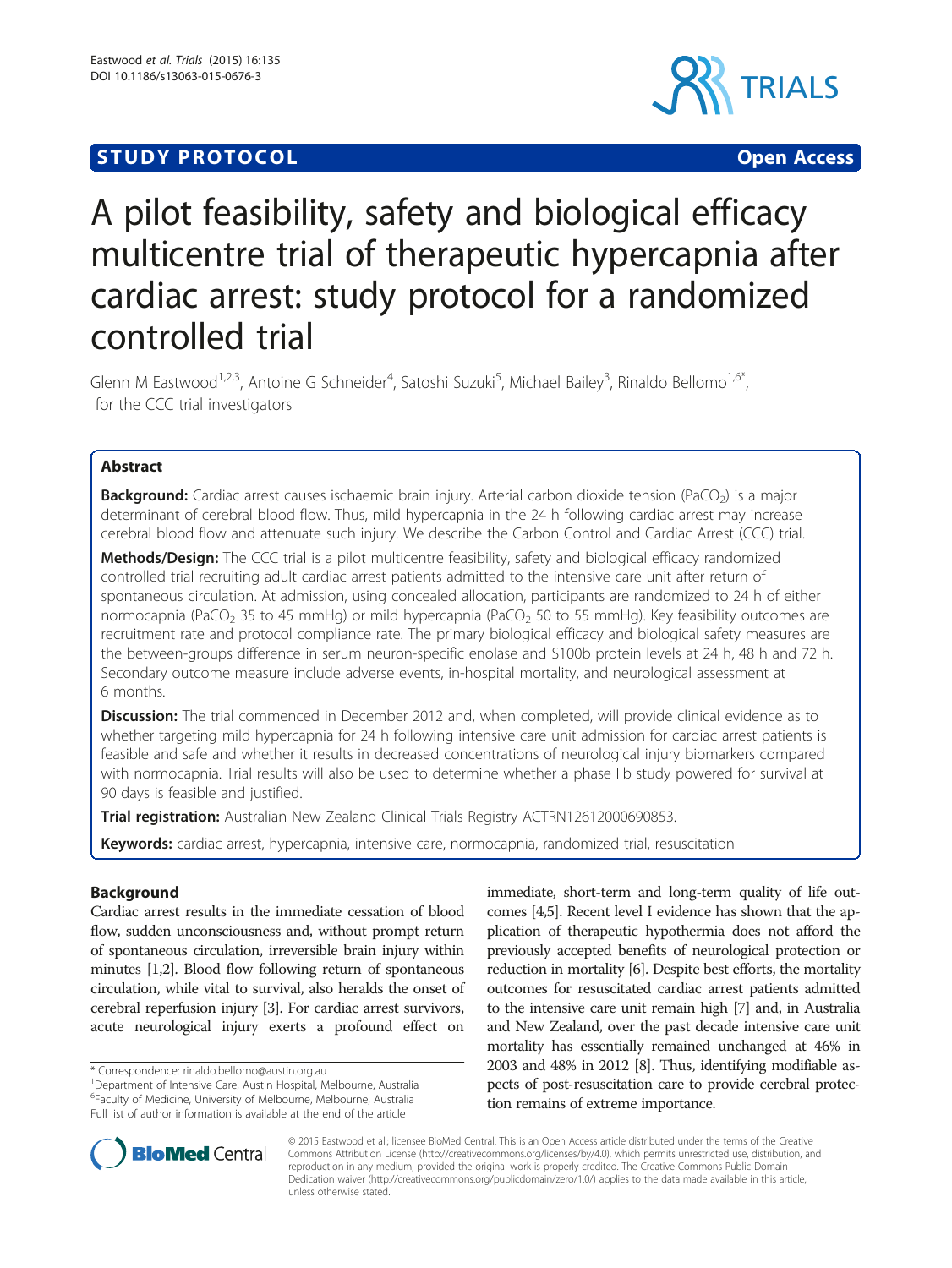Arterial carbon dioxide tension (PaCO<sub>2</sub>) may be a modifiable component of patient care that might deliver improved neurological outcomes. Mild hypercapnia increases cerebral perfusion [[9,10\]](#page-5-0) is known to have anticonvulsant properties [\[11,12](#page-5-0)] as well as anti-inflammatory and anti-oxidant effects [[13](#page-5-0)]. However, optimal  $PaCO<sub>2</sub>$  levels during the early post-resuscitation period are currently poorly defined. Nonetheless, retrospective cohort studies have identified hypocapnia, both before admittance to [[13,14\]](#page-5-0) and within the intensive care unit [\[15-19\]](#page-5-0), as being independently associated with worse neurological and mortality outcomes in cardiac arrest patients. Recently, a retrospective observational study of 16,542 patients enrolled at 125 participating intensive care units in Australia and New Zealand between 2000 and 2011 [\[18\]](#page-5-0) found that, while hypercapnic patients had a similar mortality rate to normocapnic patients, they had a greater likelihood of being discharged home. Such findings were independently confirmed in a study of 409 out-of-hospital cardiac arrest patients from 21 Finnish intensive care units between March 2010 and February 2011 [\[11](#page-5-0)], and supported by observations on cardiac arrest in children [\[20](#page-5-0)] and experimental studies [\[21,22](#page-5-0)].

Therefore, mild hypercapnia during the 24 hours after cardiac arrest might contribute to positive neurological outcomes. Moreover, given that resuscitated cardiac arrest patients admitted to the intensive care unit typically receive mechanical ventilation, it should be feasible to target specific PaCO<sub>2</sub> levels. This article describes a protocol for a pilot feasibility, safety and biological efficacy multicentre randomized controlled trial of therapeutic hypercapnia after cardiac arrest: the Carbon Control after Cardiac Arrest (CCC) trial.

# Methods/Design

The CCC trial is a prospective pilot, feasibility, safety and biological efficacy multicentre, randomized controlled trial.

Feasibility outcome measures include screened:recruited patient ratio, weekly recruitment rate, protocol adherence, time from cardiac arrest to first intensive care unit arterial blood gas analysis, separation in  $PaCO<sub>2</sub>$  levels between groups, and ability to obtain Glasgow Outcome Scale (Extended) assessments at 6 months from the date of randomization for survivors. Safety outcome measures include adverse changes in serum concentrations of neuron-specific enolase and S100b protein (at 24 h, 48 h and 72 h), incidence and types of cardiac arrhythmia, adverse changes in acid-base values, oxygenation (mean arterial oxygen tension, fraction of inspired oxygen requirement, alveolar-arterial gradient, positive end expiratory pressure requirements) or in the findings of cardiac echocardiography or cerebral computed tomography during the first 24 h after

admission to the intensive care unit, occurrence of cerebral edema or right ventricular failure, incidence of acute kidney injury as estimated using 'risk, injury, failure, loss, end-stage' renal disease (RIFLE) criteria, need for continuous renal replacement therapy, and liver failure.

The primary biological efficacy outcome measure is the difference in serum concentrations of neuron-specific enolase and S100b protein at 24 h, 48 h and 72 h after randomization between the hypercapnia and the control groups. Neuron-specific enolase (a cytoplasmic glycolytic enzyme) and S100b (a calcium binding protein) are biomarkers specific to the central nervous system [[23,24](#page-5-0)]. Serum concentrations of neuron-specific enolase and S100b increase in both the cerebrospinal fluid and blood following a cardiac arrest. Both biomarkers are predictive of neurological outcome rather than survival outcome for resuscitated cardiac arrest patients [\[23,24\]](#page-5-0). Sustained elevated concentrations of neuron-specific enolase and S100b protein in the first 24 h to 72 h following cardiac arrest are associated with poor neurological outcome [\[24,25](#page-5-0)]. Secondary efficacy outcome measures include date, time and vital status at intensive care unit and hospital discharge and hospital discharge destination as clinical outcomes. A summary of the feasibility, safety and primary and secondary outcomes is provided in Table [1.](#page-2-0)

### Study setting and participants

The intensive care units of four tertiary hospitals in Australia and New Zealand will participate in this trial. The CCC trial participants have to satisfy the protocoldefined inclusion and exclusion criteria.

## Inclusion criteria

- Resuscitated non-traumatic in-hospital or out-ofhospital cardiac arrest;
- Receiving mechanical ventilation;
- Admitted to intensive care unit.

# Exclusion criteria

- Spontaneous ventilation;
- Death considered imminent;
- Clinical or radiological suspicion of raised intracranial pressure or intracranial bleeding;
- Pregnant;
- Younger than 18 years;
- Severe chronic airflow limitation;
- Severe metabolic acidosis (pH < 7.1 and base excess < −6 mmol/l) uncorrected within the first 2 h of admission to intensive care unit;
- Transferred from another healthcare facility;
- Participation declined by the treating clinician.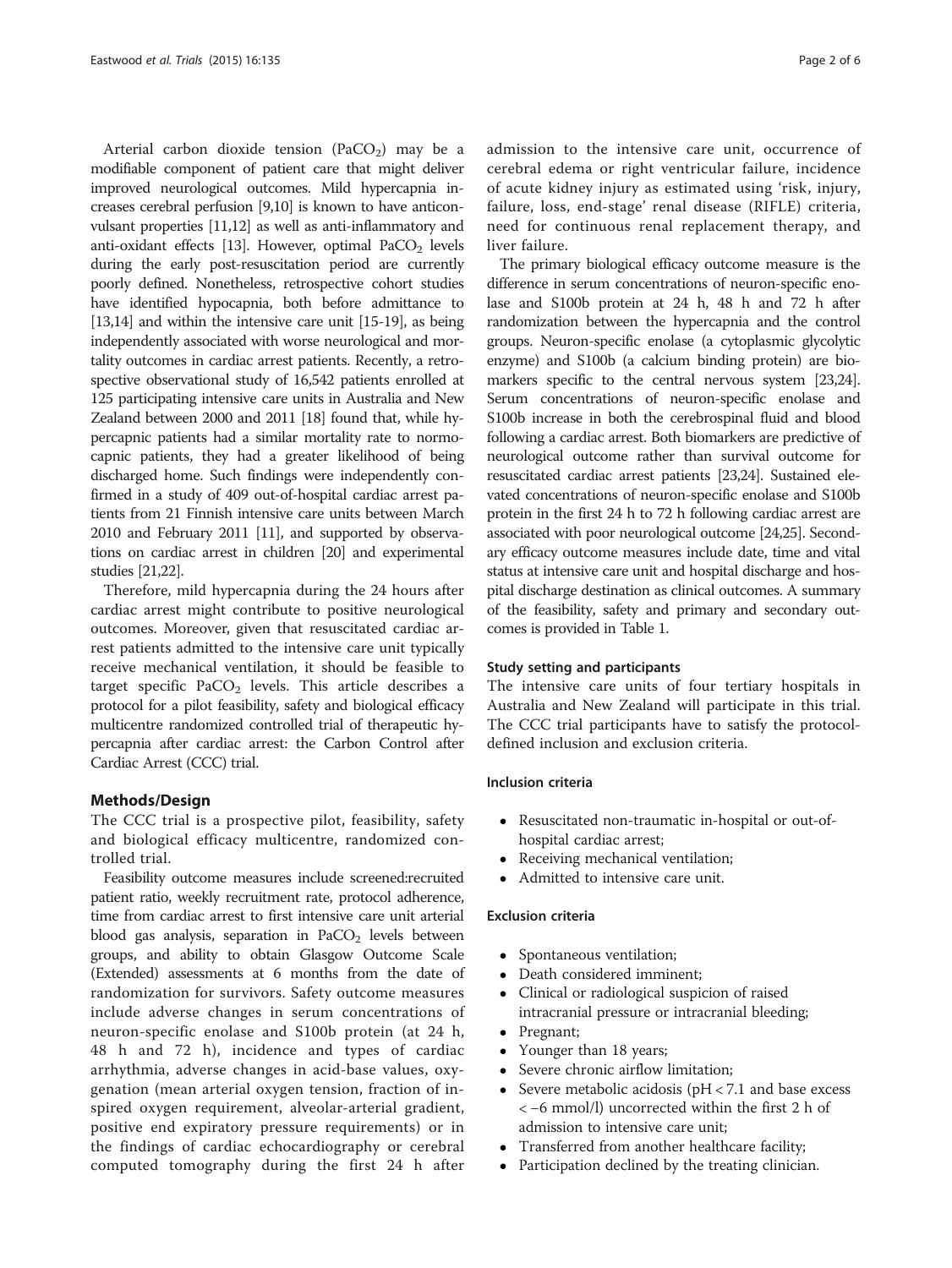#### <span id="page-2-0"></span>Table 1 Primary and secondary outcomes of the CCC trial

| <b>Feasibility outcomes</b>            | Screened:recruited patient ratio                                                                                                                                                                                                                               |  |
|----------------------------------------|----------------------------------------------------------------------------------------------------------------------------------------------------------------------------------------------------------------------------------------------------------------|--|
|                                        | Weekly recruitment rate                                                                                                                                                                                                                                        |  |
|                                        | Time from cardiac arrest to first analysis of<br>arterial blood gas in intensive care unit                                                                                                                                                                     |  |
|                                        | Separation in PaCO <sub>2</sub> levels between groups<br>for feasibility                                                                                                                                                                                       |  |
|                                        | Protocol adherence                                                                                                                                                                                                                                             |  |
| Safety outcomes                        | Adverse changes in cerebral injury biomarkers<br>(at 24 h, 48 h, and 72 h)                                                                                                                                                                                     |  |
|                                        | Incidence and type of cardiac arrhythmias                                                                                                                                                                                                                      |  |
|                                        | Adverse changes in acid-base balance                                                                                                                                                                                                                           |  |
|                                        | Adverse changes in oxygenation (mean<br>arterial carbon dioxide tension, fraction of<br>inspired oxygen, alveolar-arterial gradient,<br>positive end expiratory pressure requirement)                                                                          |  |
|                                        | Adverse findings of cardiac echocardiography<br>or cerebral computerized tomography                                                                                                                                                                            |  |
|                                        | Occurrence of cerebral oedema or right<br>ventricular failure and incidence of acute<br>kidney injury as estimated using RIFLE ('risk,<br>injury, failure, loss, end-stage' renal disease)<br>criteria, need for renal replacement therapy or<br>liver failure |  |
| Primary biological<br>efficacy outcome | Difference in serum neuron-specific enolase<br>and S100b protein concentrations at 24 h,<br>48 h, and 72 h compared with baseline for<br>each group                                                                                                            |  |
| <b>Secondary outcomes</b>              | Date, time and vital status at discharge from<br>intensive care unit and hospital and discharge<br>destination as clinical measures                                                                                                                            |  |
|                                        | Glasgow Outcome Scale (Extended) assessed<br>at 6 months from date of randomization for<br>survivors, as a neurological assessment                                                                                                                             |  |

Randomization, allocation concealment and interventions Randomization to either group will be performed using sealed opaque envelopes with permuted blocks of random sizes (block sizes 2 to 6) in a 1:1 ratio. Clinicians will be directed to target normocapnia (PaCO<sub>2</sub> 35 to 45 mmHg) or mild hypercapnia (PaCO $_2$  50 to 55 mmHg) for 24 h during mechanical ventilation for each participant from the time of randomization. At all four sites, ventilation management, to adjust  $PaCO<sub>2</sub>$  levels, will be achieved using intensive care unit-performed arterial blood gas analysis data assessed after adjustment to 37°C (alpha-stat) and guided on a minute-by-minute basis by end-tidal  $CO<sub>2</sub>$  levels. After the 24 h intervention period, the treating clinician will determine the target  $PaCO<sub>2</sub>$ level for each participant as per usual care. All remaining patient care decisions will be at the treating clinicians' discretion. Blood samples will be centrifuged and isolated serum will immediately be frozen to −80°C at each participating site. Stored serum samples will then be shipped to the coordinating hospital and sent for batch analysis at a central laboratory in Melbourne, Victoria.

#### Data collection and management

Trained research staff at each trial site will collect trial related data using a paper-based case report form. Information to be collected using the case report form is outlined in Table [2.](#page-3-0) Completed case report forms will be sent to the principal investigator at the Austin Hospital, and data will be collated and entered into a central trial database. The trial investigators at the Austin Hospital, Melbourne will develop and manage the trial database, coordinate sample shipment and batch analysis and will perform the data analysis.

#### Ethical issues and trial registration

The Austin Hospital Human Research Ethics Committee is the lead ethics committee (approval: HREC/13/Austin/166; previously H2012/04737) and has provided approval for the Australian sites. Jurisdictional ethics committee approval has been obtained from the Health and Disability Ethics Committees, Ministry of Health, NZ (12/NTA/54) for the New Zealand site. Because of the specific nature of the trial, and the need to apply the intervention in a timely fashion, the need for prior informed consent was waived by the human research ethics committee. At the earliest appropriate time, the participant or their legal surrogate were asked for delayed consent. The trial was prospectively registered with the Australian New Zealand Clinical Trials Registry (ACTRN12612000690853).

# Statistical analysis

# Trial profile

Flow of patients through the trial will be displayed in a Consolidated Standards of Reporting Trials (CONSORT) diagram. We will report the number of screened patients who met study inclusion criteria and the number of patients included in the study. We will report the reasons for exclusion of ineligible patients according to the predefined inclusion and exclusion criteria, as listed. In addition, we will report the number of patients enrolled into the trial and the number of participants from whom a full set of serum biomarker samples were obtained.

## Statistical analysis procedures

The efficacy and safety of the intervention will be evaluated on an intention-to-treat analysis of all eligible participants randomized to the trial. A sample size of 50 participants with full serum biomarker samples (baseline, 24 h, 48 h and 72 h) was deemed sufficient to allow for a meaningful assessment of neurological biomarker difference between groups and for safety and feasibility outcomes. No imputation or assumptions will be made for missing data. Normally distributed continuous data will be reported as mean with standard deviation and compared using Student's  $t$  test or analysis of variance (ANOVA). Non-normally distributed continuous data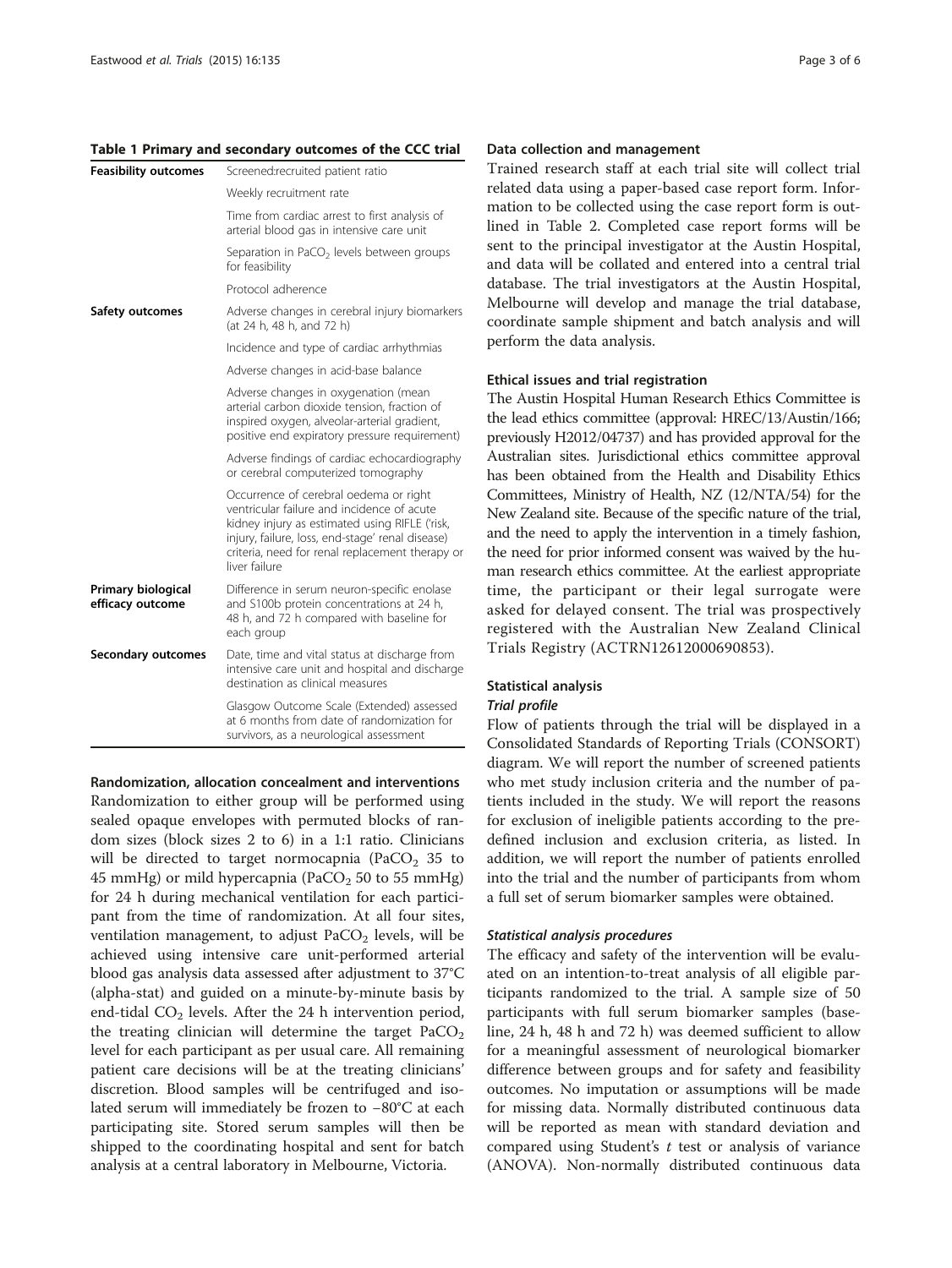## <span id="page-3-0"></span>Table 2 Variables recorded in the CCC trial case report form

# Table 2 Variables recorded in the CCC trial case report form (Continued)

| <b>Baseline information</b>                                  | Patient characteristics (age, sex,<br>comorbities)                                                                                                             |                                                                                                                                                                                                                                                                                                                                                                                                                                                                                                                                                                                                                                                                                                                                                                                                                                                                                                                                                                                                                                                | Urinary and serum creatinine<br>concentrations while in the intensive                                                                                                                                                                 |
|--------------------------------------------------------------|----------------------------------------------------------------------------------------------------------------------------------------------------------------|------------------------------------------------------------------------------------------------------------------------------------------------------------------------------------------------------------------------------------------------------------------------------------------------------------------------------------------------------------------------------------------------------------------------------------------------------------------------------------------------------------------------------------------------------------------------------------------------------------------------------------------------------------------------------------------------------------------------------------------------------------------------------------------------------------------------------------------------------------------------------------------------------------------------------------------------------------------------------------------------------------------------------------------------|---------------------------------------------------------------------------------------------------------------------------------------------------------------------------------------------------------------------------------------|
|                                                              | Inclusion criteria and consent details                                                                                                                         |                                                                                                                                                                                                                                                                                                                                                                                                                                                                                                                                                                                                                                                                                                                                                                                                                                                                                                                                                                                                                                                | care unit                                                                                                                                                                                                                             |
|                                                              | Date and time of hospital admission                                                                                                                            | <b>Clinical outcomes</b>                                                                                                                                                                                                                                                                                                                                                                                                                                                                                                                                                                                                                                                                                                                                                                                                                                                                                                                                                                                                                       | Date, time and vital status at<br>discharge from intensive care unit                                                                                                                                                                  |
|                                                              | Date and time of admission to<br>intensive care unit                                                                                                           |                                                                                                                                                                                                                                                                                                                                                                                                                                                                                                                                                                                                                                                                                                                                                                                                                                                                                                                                                                                                                                                | Date, time and vital status at<br>discharge from hospital                                                                                                                                                                             |
|                                                              | APACHE II and III score on admission<br>and immunocompromised status                                                                                           |                                                                                                                                                                                                                                                                                                                                                                                                                                                                                                                                                                                                                                                                                                                                                                                                                                                                                                                                                                                                                                                | Destination after discharge from<br>hospital                                                                                                                                                                                          |
|                                                              | Date and time of randomization                                                                                                                                 | <b>Feasibility measures</b>                                                                                                                                                                                                                                                                                                                                                                                                                                                                                                                                                                                                                                                                                                                                                                                                                                                                                                                                                                                                                    |                                                                                                                                                                                                                                       |
| Cardiac arrest characteristics                               | Location (in or out of- hospital), date<br>and time of cardiac arrest                                                                                          |                                                                                                                                                                                                                                                                                                                                                                                                                                                                                                                                                                                                                                                                                                                                                                                                                                                                                                                                                                                                                                                | Screened:recruited patient ratio and<br>weekly recruitment rate                                                                                                                                                                       |
|                                                              | Bystander cardiopulmonary<br>resuscitation                                                                                                                     |                                                                                                                                                                                                                                                                                                                                                                                                                                                                                                                                                                                                                                                                                                                                                                                                                                                                                                                                                                                                                                                | Separation in PaCO <sub>2</sub> levels between<br>groups                                                                                                                                                                              |
|                                                              | Time (minutes) until emergency<br>responder arrival                                                                                                            |                                                                                                                                                                                                                                                                                                                                                                                                                                                                                                                                                                                                                                                                                                                                                                                                                                                                                                                                                                                                                                                | Time (minutes) from cardiac arrest to<br>first arterial blood gas analysis in<br>intensive care unit                                                                                                                                  |
|                                                              | Initial cardiac rhythm                                                                                                                                         | Safety measures                                                                                                                                                                                                                                                                                                                                                                                                                                                                                                                                                                                                                                                                                                                                                                                                                                                                                                                                                                                                                                | Occurrence of severe raised<br>intracranial pressure or right<br>ventricular failure, incidence of acute<br>kidney injury as estimated using<br>RIFLE ('risk, injury, failure, loss, end-<br>stage' renal disease) criteria and liver |
|                                                              | Time of first defibrillation and<br>number of defibrillation episodes                                                                                          |                                                                                                                                                                                                                                                                                                                                                                                                                                                                                                                                                                                                                                                                                                                                                                                                                                                                                                                                                                                                                                                |                                                                                                                                                                                                                                       |
|                                                              | Time of return of spontaneous<br>circulation                                                                                                                   |                                                                                                                                                                                                                                                                                                                                                                                                                                                                                                                                                                                                                                                                                                                                                                                                                                                                                                                                                                                                                                                |                                                                                                                                                                                                                                       |
|                                                              | Total adrenaline dose                                                                                                                                          | failure                                                                                                                                                                                                                                                                                                                                                                                                                                                                                                                                                                                                                                                                                                                                                                                                                                                                                                                                                                                                                                        |                                                                                                                                                                                                                                       |
|                                                              | Suspected cause of cardiac arrest<br>(arrhythmic, hypoxic, ischaemic,                                                                                          | Neurological evaluation<br>measure                                                                                                                                                                                                                                                                                                                                                                                                                                                                                                                                                                                                                                                                                                                                                                                                                                                                                                                                                                                                             | Glasgow Outcome Scale (Extended)<br>evaluation performed at 6 months                                                                                                                                                                  |
|                                                              | pulseless electrical activity)                                                                                                                                 | carbon dioxide tension.                                                                                                                                                                                                                                                                                                                                                                                                                                                                                                                                                                                                                                                                                                                                                                                                                                                                                                                                                                                                                        | APACHE, Acute Physiology and Chronic Health Evaluation; PaCO <sub>2</sub> , arterial                                                                                                                                                  |
| Intensive care unit procedures<br>and ventilation management | Time of first arterial blood gas<br>measurement and number of arterial<br>blood gas measurements in first<br>24 h                                              | will be reported as median with interquartile range and<br>compared using the Mann-Whitney U test or the Kruskal-<br>Wallis one way ANOVA. Where sufficient symmetry exists,<br>biomarker sample data for each participant for each time-<br>point will be compared with repeated measures ANOVA;<br>alternatively, non-parametric techniques will be employed.<br>Categorical data will be reported as number and percentage<br>and compared using chi-square or Fisher exact tests where<br>indicated. Unless otherwise stated, a two-sided $P$ value of<br>0.05 will be used to indicate statistical significance. We will<br>also perform an adjusted analysis for key cardiac arrest or<br>baseline characteristics or intensive care unit management<br>imbalances. All analyses will be performed using SAS ver-<br>sion 9.3 (SAS Institute Inc., Cary, NC, USA).<br><b>Tables and figures</b><br>Planned tables are:<br>• Baseline characteristics, cardiac arrest characteristics<br>and intensive care unit procedures for the trial |                                                                                                                                                                                                                                       |
|                                                              | Therapeutic hypothermia initiated<br>(yes or no)                                                                                                               |                                                                                                                                                                                                                                                                                                                                                                                                                                                                                                                                                                                                                                                                                                                                                                                                                                                                                                                                                                                                                                                |                                                                                                                                                                                                                                       |
|                                                              | Nutrition commenced (yes or no)                                                                                                                                |                                                                                                                                                                                                                                                                                                                                                                                                                                                                                                                                                                                                                                                                                                                                                                                                                                                                                                                                                                                                                                                |                                                                                                                                                                                                                                       |
|                                                              | Coronary angiography in first 24 h                                                                                                                             |                                                                                                                                                                                                                                                                                                                                                                                                                                                                                                                                                                                                                                                                                                                                                                                                                                                                                                                                                                                                                                                |                                                                                                                                                                                                                                       |
|                                                              | Bicarbonate infusion commenced in<br>first 24 h                                                                                                                |                                                                                                                                                                                                                                                                                                                                                                                                                                                                                                                                                                                                                                                                                                                                                                                                                                                                                                                                                                                                                                                |                                                                                                                                                                                                                                       |
|                                                              | Recurrent cardiac arrhythmia (yes or<br>no)                                                                                                                    |                                                                                                                                                                                                                                                                                                                                                                                                                                                                                                                                                                                                                                                                                                                                                                                                                                                                                                                                                                                                                                                |                                                                                                                                                                                                                                       |
|                                                              | Need for extracorporeal membrane<br>oxygenation or renal replacement<br>therapy                                                                                |                                                                                                                                                                                                                                                                                                                                                                                                                                                                                                                                                                                                                                                                                                                                                                                                                                                                                                                                                                                                                                                |                                                                                                                                                                                                                                       |
|                                                              | Electroencephalography, computed<br>tomography of the brain or<br>echocardiography (yes and finding                                                            |                                                                                                                                                                                                                                                                                                                                                                                                                                                                                                                                                                                                                                                                                                                                                                                                                                                                                                                                                                                                                                                |                                                                                                                                                                                                                                       |
|                                                              | or not performed) in first 24 h<br>Intravenous medication use<br>(fentanyl, midazolam, neuromuscular<br>blockage medication, midazolam,<br>morphine, propofol) |                                                                                                                                                                                                                                                                                                                                                                                                                                                                                                                                                                                                                                                                                                                                                                                                                                                                                                                                                                                                                                                |                                                                                                                                                                                                                                       |
|                                                              |                                                                                                                                                                |                                                                                                                                                                                                                                                                                                                                                                                                                                                                                                                                                                                                                                                                                                                                                                                                                                                                                                                                                                                                                                                |                                                                                                                                                                                                                                       |

- Baseline characteristics, cardiac arrest characteristics and intensive care unit procedures for the trial participants overall and according to study group.
- Primary and secondary outcome measures.

Planned figures are:

Duration of mechanical ventilation Arterial blood gas data during first 36 h of intensive care unit care while

Ventilation data during first 36 h of intensive care unit care while mechanically ventilated

mechanically ventilated

 CONSORT-style diagram illustrating the flow of patients through the trial.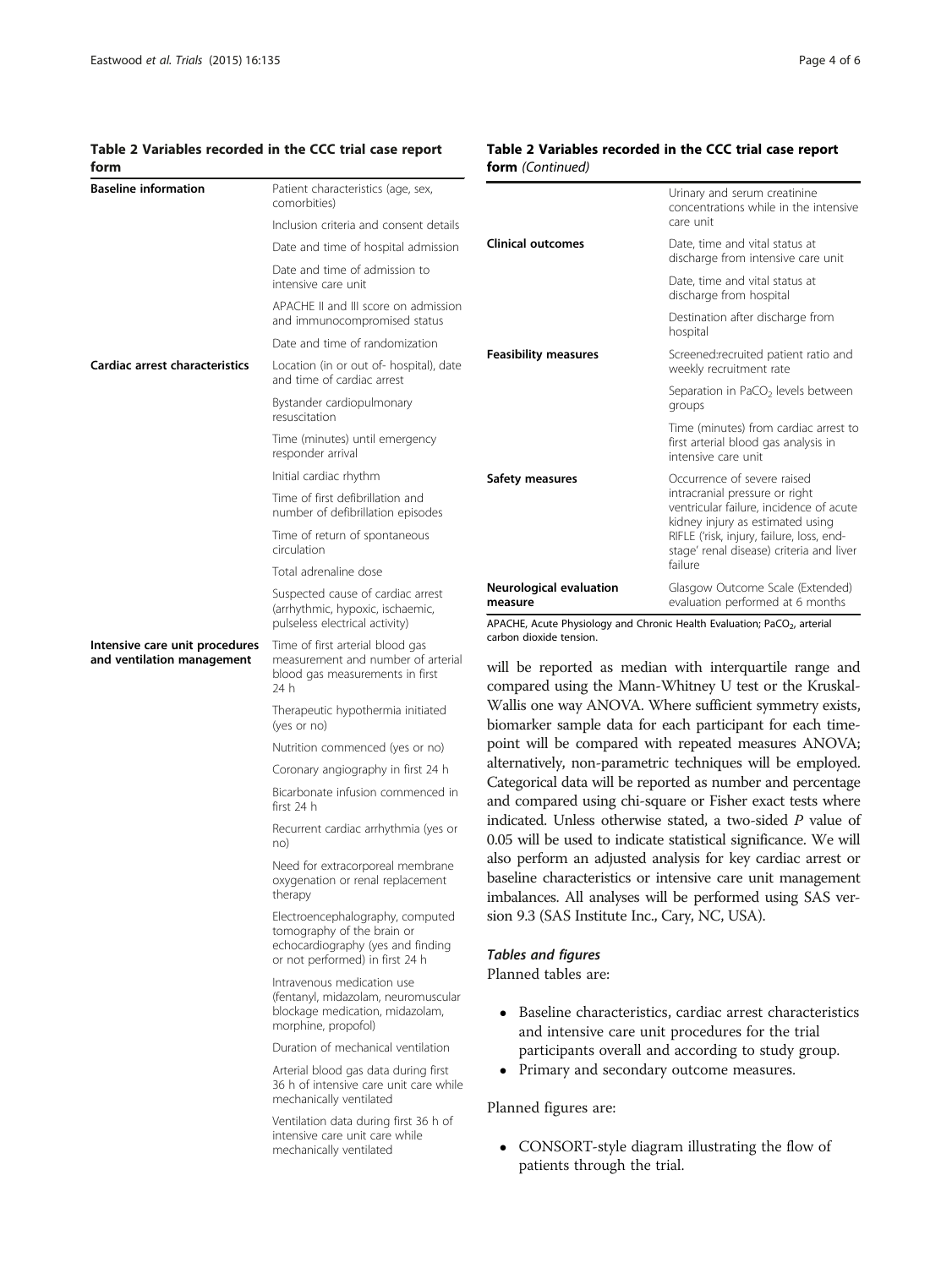- <span id="page-4-0"></span>• PaCO<sub>2</sub> levels for normocapnia and mild hypercapnia group participants over the first 36 h following enrolment.
- Serum neuron-specific enolase concentrations for normocapnia and mild hypercapnia group participants with a complete set of neurological injury biomarkers (baseline, 24 h, 48 h, and 72 h).
- Serum S100b protein concentrations for normocapnia and mild hypercapnia group participants with a complete set of neurological injury biomarkers (baseline, 24 h, 48 h, and 72 h).

### Data and safety monitoring

No data monitoring committee was established for this investigator-initiated clinical trial. The principal investigator at each site will review safety data for the duration of the trial. All adverse events and serious adverse events linked with the study intervention will be reported to the Austin Health Human Research Ethics Committee within 24 h of study staff becoming aware of the event and in accordance with institutional and jurisdictional human research ethics committee requirements.

#### Funding and support

The CCC trial is supported by the Australian and New Zealand Intensive Care Society Clinical Trials Group. Funding support has been received from the Anaesthesia Intensive Care Trust Fund (Austin Hospital, Melbourne), Intensive Care Foundation, Ambulance Victoria and the Austin Medical Research Foundation. Funding bodies have no input into the design, management or reporting of the trial.

## **Discussion**

The study commenced recruitment on 6 December 2012 at the Austin Hospital, Melbourne, Australia as singlecentre trial. In October, 2013 the additional three participating sites joined the CCC trial, following the receipt of streamlined ethical approval, making this a multicentre trial. It is estimated that participant recruitment will be completed by November 2014 and final 6-month neurological assessment completed in May, 2015.

The results of the CCC trial will provide preliminary clinical evidence regarding the feasibility and safety of targeting mild hypercapnia for 24 h following intensive care unit admission for cardiac arrest patients. It will also provide preliminary information on whether such treatment leads to lower levels of neurological injury biomarkers concentrations, compared with normocapnia. Such trial results will be used to determine whether a phase IIb study is feasible, safe and justified.

# Trial status

Recruitment is active.

#### Abbreviations

ANOVA: analysis of variance; APACHE: Acute Physiology and Chronic Health Evaluation; CCC: Carbon Control and Cardiac Arrest; CONSORT: Consolidated Standards of Reporting Trials; PaCO<sub>2</sub>: arterial carbon dioxide tension; RIFLE criteria: 'risk, injury, failure, loss, end-stage'.

#### Competing interests

All authors state that they have no competing interests to declare.

#### Authors' contributions

GME conceived the study, contributed to the study design, obtained grant funding and was responsible for preparing the manuscript. RB conceived the study, contributed to the study design, obtained grant function and is the principal investigator. AGS conceived the study, contributed to the study design, obtained grant funding and revised the manuscript. SS contributed to the study design and revised the manuscript. MB contributed to the study, provided statistical input and revised the manuscript. All authors read and approved the final manuscript.

#### Acknowledgements

Thanks to the site principal investigators: Associate Professor Nerina Harley (Royal Melbourne Hospital, Australia), Dr Shay McGuiness (Auckland City Hospital, New Zealand) and Dr Gopal Taori (Monash Medical Centre, Australia); research coordinators: Ms Leah Peck, Ms Helen Young (Austin Hospital, Australia), Ms Deborah Barge, Ms Andrea Jordan (Royal Melbourne Hospital, Australia), Ms Pauline Galt, Ms Tammy Lamac (Monash Medical Centre, Australia); and clinical staff who facilitated the conduct of this study. We acknowledge the following funding bodies: Anaesthesia Intensive Care Trust Fund (Austin Hospital, Melbourne); the Australia and New Zealand Intensive Care Foundation; Ambulance Victoria; and the Austin Medical Research Foundation.

#### Author details

<sup>1</sup>Department of Intensive Care, Austin Hospital, Melbourne, Australia. <sup>2</sup>School of Nursing and Midwifery, Deakin University, Melbourne, Australia. <sup>3</sup>Australia New Zealand Intensive Care Society - Research Centre, Monash University, Melbourne, Australia. <sup>4</sup>Department of Intensive Care Medicine and Burn Center, Centre Hospitalier Universitaire Vaudois, Lausanne, Switzerland. 5 Department of Anesthesiology and Resuscitology, Okayama University Hospital, Okayama, Japan. <sup>6</sup>Faculty of Medicine, University of Melbourne Melbourne, Australia.

# Received: 27 November 2014 Accepted: 25 March 2015 Published online: 07 April 2015

#### References

- 1. Wiklund LM, Miclescu A, Semenas E, Rubertsson S, Sharma HS. Central nervous tissue damage after hypoxia and reperfusion in conjunction with cardiac arrest and cardiopulmonary resuscitation: mechanisms of action and possibilities for mitigation. Int Rev Neurobiol. 2012;102:173–87.
- 2. Eastwood GM, Young PJ, Bellomo R. The impact of oxygen and carbon dioxide management on outcome after cardiac arrest. Curr Opin Crit Care. 2014;20:266–72.
- 3. Neumar RW, Nolan JP, Adrie C, Aibiki M, Berg RA, Böttiger BW, et al. Post-cardiac arrest syndrome: epidemiology, pathophysiology, treatment, and prognostication: a consensus statement from the International Liaison Committee on Resuscitation (American Heart Association, Australian and New Zealand Council on Resuscitation, European Resuscitation Council, Heart and Stroke Foundation of Canada, InterAmerican Heart Foundation, Resuscitation Council of Asia, and the Resuscitation Council of Southern Africa); the American Heart Association Emergency Cardiovascular Care Committee; the Council on Cardiovascular Surgery and Anaesthesia; the Council on Cardiopulmonary, Perioperative, and Critical Care, the Council on Clinical Cardiology; and the Stroke Council. Circulation. 2008;118:2452–83.
- 4. Lemiale V, Dumas F, Mongardon N, Giovanetti O, Charpentier J, Chiche JD, et al. Intensive care unit mortality after cardiac arrest: the relative contribution of shock and brain injury in a large cohort. Intensive Care Med. 2013;39:1972–80.
- 5. Polanowska KE, Sarzyńska-Długosz IM, Paprot AE, Sikorska S, Seniów JB, Karpiński G, et al. Neuropsychological and neurological sequelae of out-of-